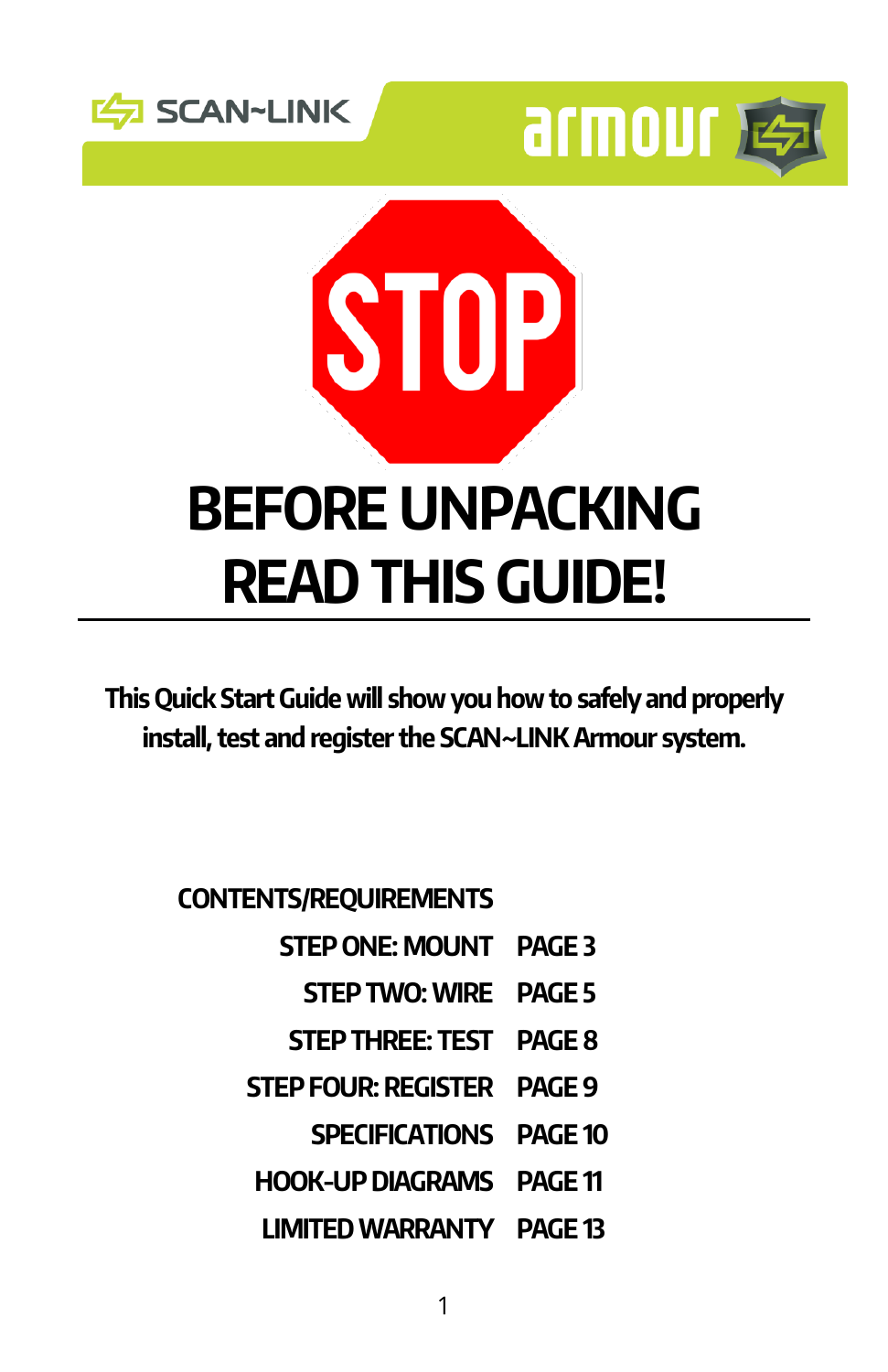# PACKAGE CONTENTS:





SCAN~LINK In-Cabin Display

Antenna Mounting Bracket



Not Shown: 1x Power Wiring Harness Optional: External Alarm

## EQUIPMENT/ MATERIALS REQUIRED:

- 7/16" Ratchet
- Spade/Ring Terminals for cables/harnesses (18ga.)
- Max 1/4" diameter fasteners and appropriate driver for attaching bracket to mounting surface

# SERIAL NUMBERS (MACs)

Write these down now before installing:

| Antenna        | <b>00:1C:2C: XX : XX : XX : XX : XX : XX</b> ) |
|----------------|------------------------------------------------|
| <b>Display</b> | <b>00:1C:2C:</b> XX : XX : XX : XX : XX : XX ) |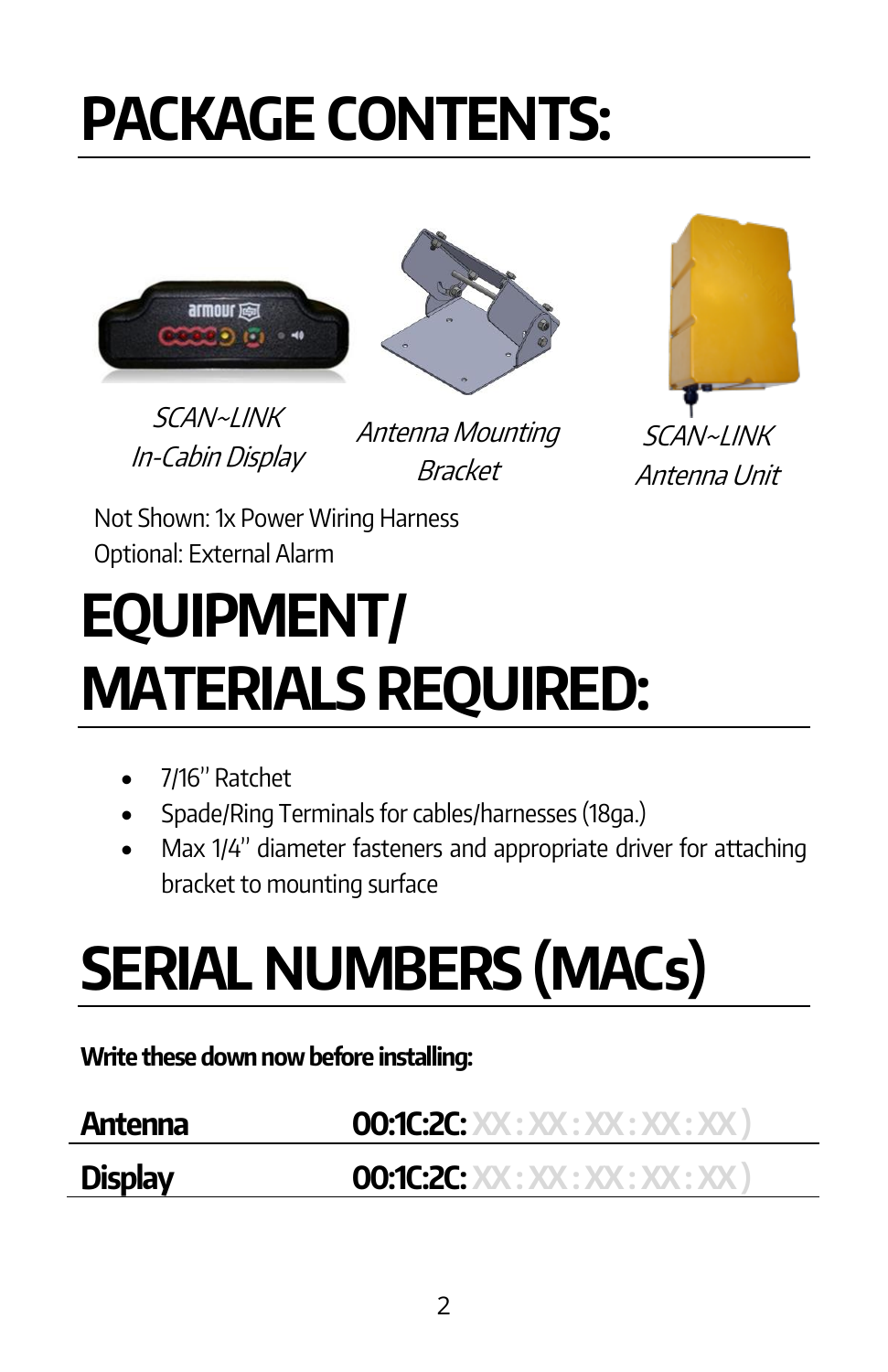# MOUNTING:

### Antenna Mounting

The ideal mounting height for the Armour Antenna is between  $5$  and  $6$ feet (150-180cm), but can be installed up to a maximum of 15 feet (4.5 meters) above grade. *Installing above this level will negatively affect the* range of detection.

Choose a mounting location on your machine with 15" vertical and 10" horizontal clearance (40cm vertical, 25cm horizontal). The detection area is directional, leaving the 'face' of the unit (the surface labelled SCAN~LINK).



Keep in mind that the antenna must be mounted vertically with the cords leaving the bottom for proper operation.

The Antenna must have a clear view of the ground and be free of obstructions to all sides!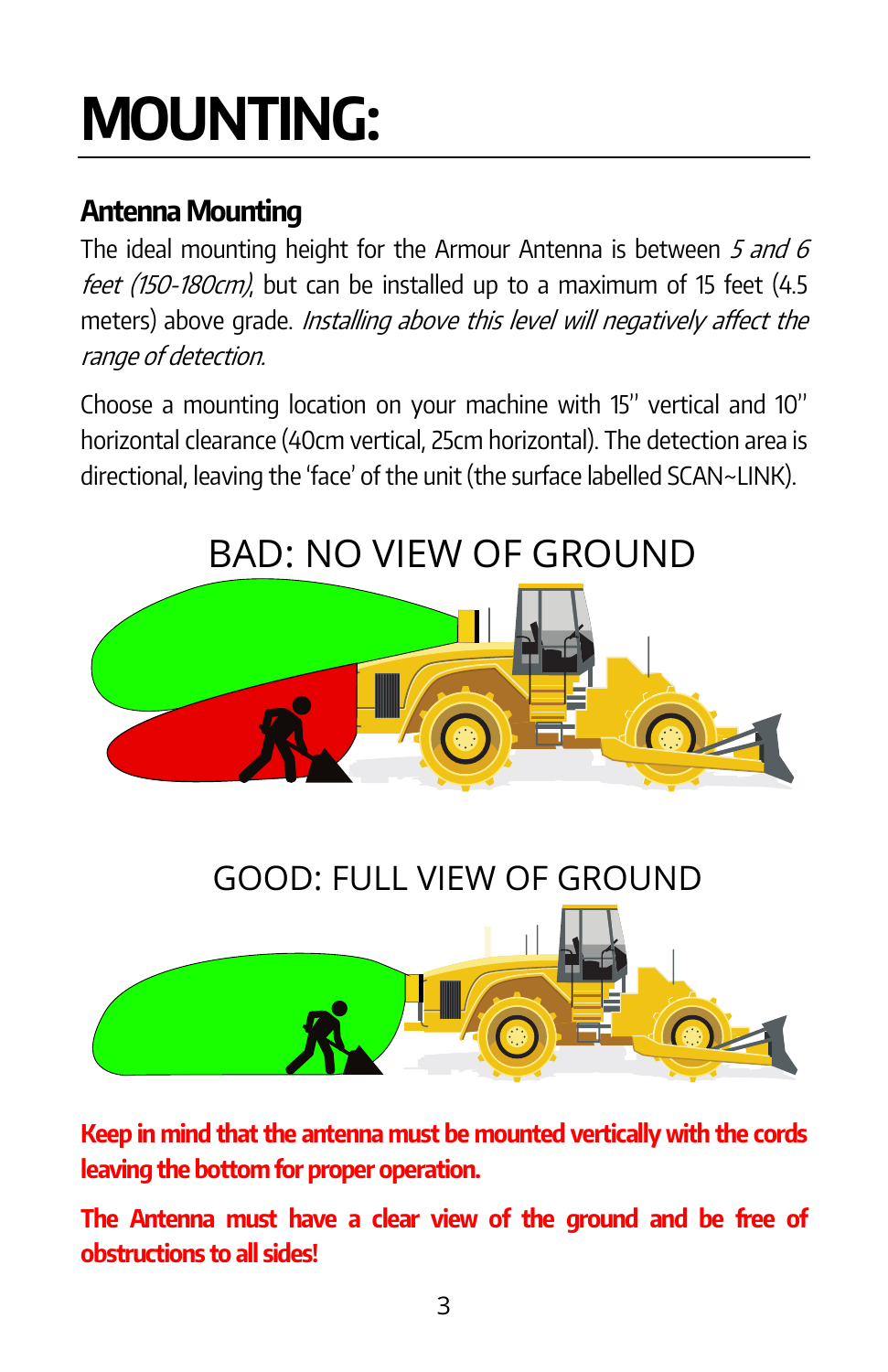With the fasteners of your choice, securely attach the mounting bracket face to your machine in the chosen area, with the pivot bolts on the bottom. The holes in the mounting bracket are 1/4" (6mm) in diameter.

With the bracket secured, slide the Antenna on to the four bolt-heads through the channels in the back of the Antenna. When it is in the desired location, tighten the bolts with a 7/16" (11mm) ratchet.

Finally, tilt the antenna so that it aims at a target five feet (150 cm) off of the ground at a distance of 20 feet (6m). Tighten down the pivot bolts so that the unit does not move.

### Display Mounting

The Display unit comes in a white box labelled 'In-Cab Display'. Inside you will find the display unit itself, and two pieces of dual-lock Velcro.

The cord on the display unit is 6 foot 6 inches (200cm) long, and requires 12-24 volts DC.

Stick one side of the Velcro to the Display unit, and the other side to the desired mounting location. The location should be relatively flat for proper adhesion, and easily visible from a normal driving position.

The Display is mountable in any orientation, and should be mounted at least 12" (30cm) away and in view from the operator's seat for ease of monitoring.

### OPTION: Exterior Alarm -Mount and Connect

Your SCAN~LINK Armour package may have come with an external alarm so workers outside the cabin know when they are in proximity to a piece of active equipment.

The alarm can be mounted in any orientation on the exterior of the vehicle. Please note the cable is 36 inches (90cm) long, and the mounting holes can accept #10 (3/16", 5mm) diameter maximum screws/bolts.

It is preferred to 'aim' in the same direction as the antenna for optimal performance.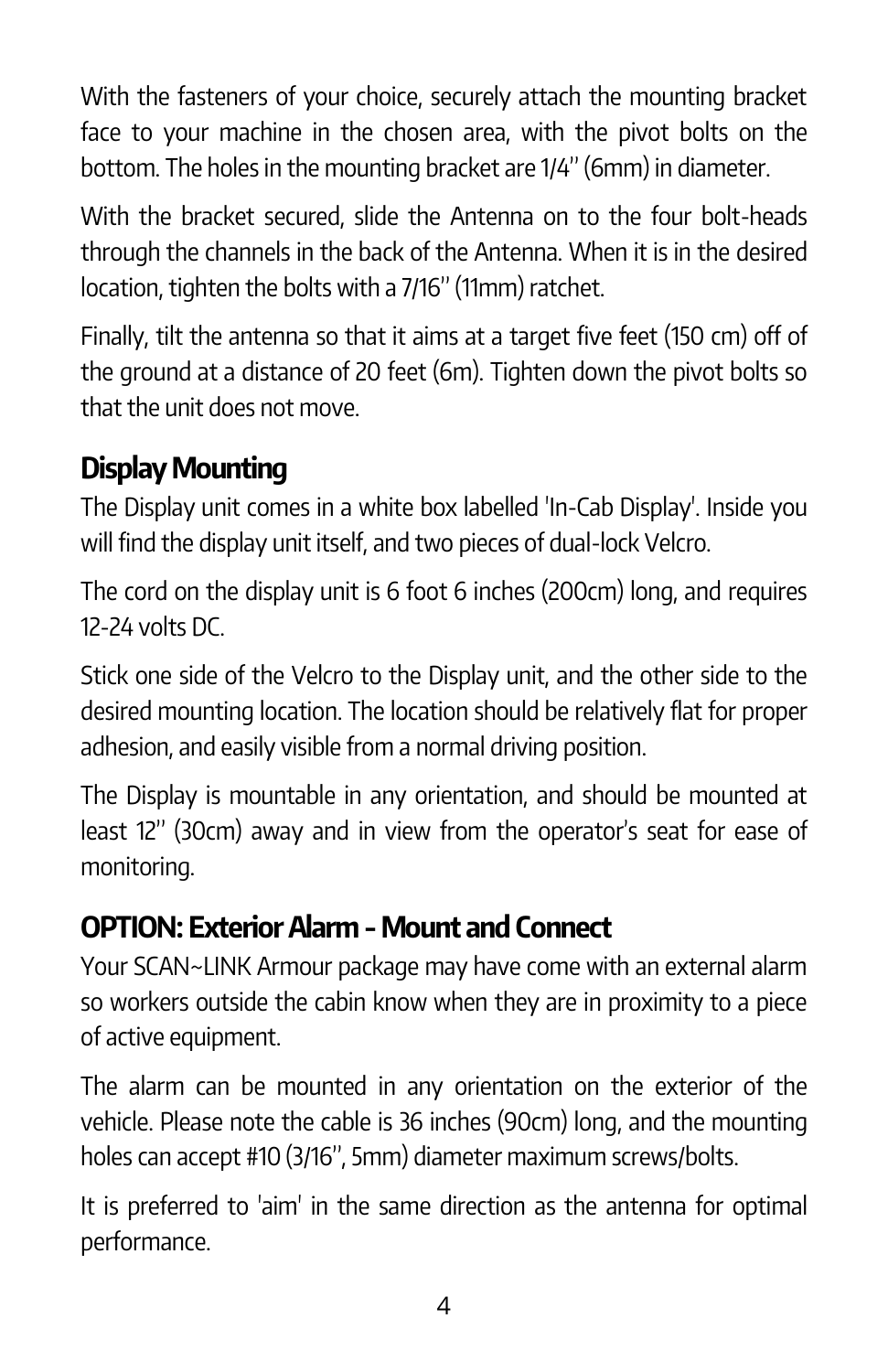Once mounted, simply connect the alarm to the Relay Harness leaving the Antenna. It's the one on the bottom-right when looking at the Antenna from the mounted location.

## WIRING

| <b>ORANGE = REVERSE TRIGGER-</b> |
|----------------------------------|
| <b>BLACK = GROUND</b>            |
| $RED = POWER (+12/24V)$          |

#### Display Wiring

While we're still in the cab, route and connect the wire leads to the appropriate terminals. These wires may be extended with 18AWG (1.02mm) or larger wire:

|                           | <b>RED WIRE</b> $+12-24VDC$ , fused @ 1A |  |
|---------------------------|------------------------------------------|--|
|                           | <b>BLACK WIRE</b> Ground/Frame           |  |
| <b>ORANGE WIRE</b> Unused |                                          |  |

While the current draw on the display is quite low (< 8 watts), it is advisable to connect to a point that is fused (a 1A fuse is sufficient) if for whatever reason the wire is pinched, to avoid a short circuit.

### Antenna Wiring

Your Armour unit may have come with several cables. For now, we are only interested in one of them: the Power Harness.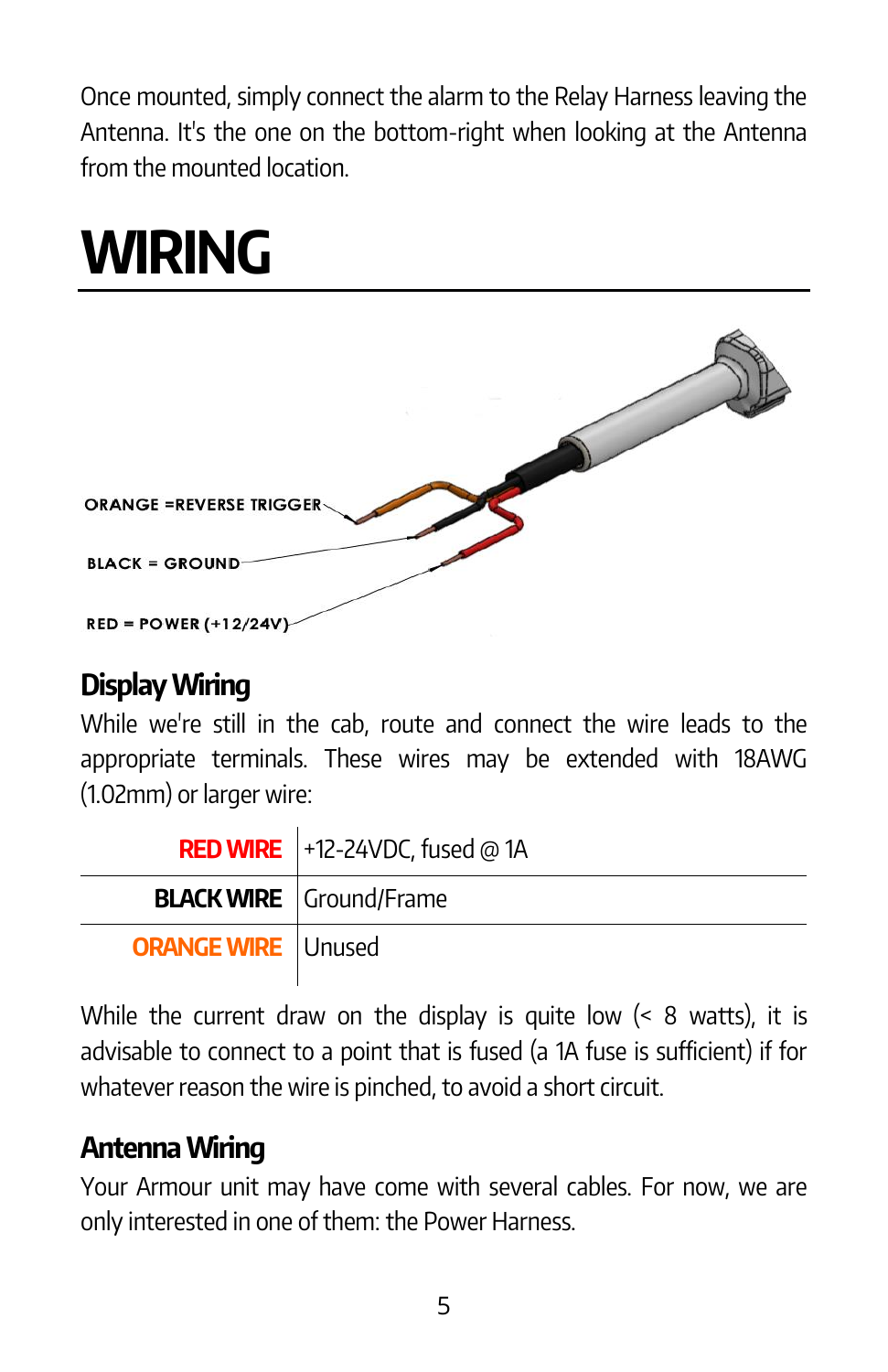The Power harness should come in a bag labelled 'Power Harness' – however, you can also identify it by looking at the connector on one end. If it has two large square holes and six small holes for pins, you've got the right one.

The Power harness' wires may be extended with 18AWG (1.02mm) or larger wire. Ensure that you weatherproof exterior connections or splices.

| <b>RED WIRE</b> +12-24VDC, fused @ 1A                                                     |  |
|-------------------------------------------------------------------------------------------|--|
| <b>BLACK WIRE</b> Ground/Frame                                                            |  |
| <b>ORANGE WIRE</b> Trigger: Reverse Signal or Key/Ignition (12-24V,<br>Active High)       |  |
| Connect to the same terminal as the RED wire for<br>Key/Ignition activation if necessary. |  |

The antenna is active at all times provided it has power but will not detect tags unless the ORANGE trigger wire is connected. The ORANGE wire of the Antenna must be connected to either a Reverse Signal or the same voltage (key/ ignition power) as the RED wire. If the Antenna's ORANGE wire is connected to ignition power (same spot as RED), the antenna, display and alarm (if equipped) will be active at all times, regardless of whether the vehicle is in reverse or not!

Route the wire, being careful to avoid pinch points, and connect to a fused 12-24V power source. The Antenna is fused internally; however, this will not protect the wire or vehicle if the wire were to short against the frame of the vehicle, and so fusing at 1A is strongly recommended.

At this point, you can connect the Power harness to the Antenna. The connector is polarized and can only go in one way.

If you have multiple wires coming out the base of your Antenna, the wire hanging out the bottom left of the Antenna while looking at it is the Power Harness.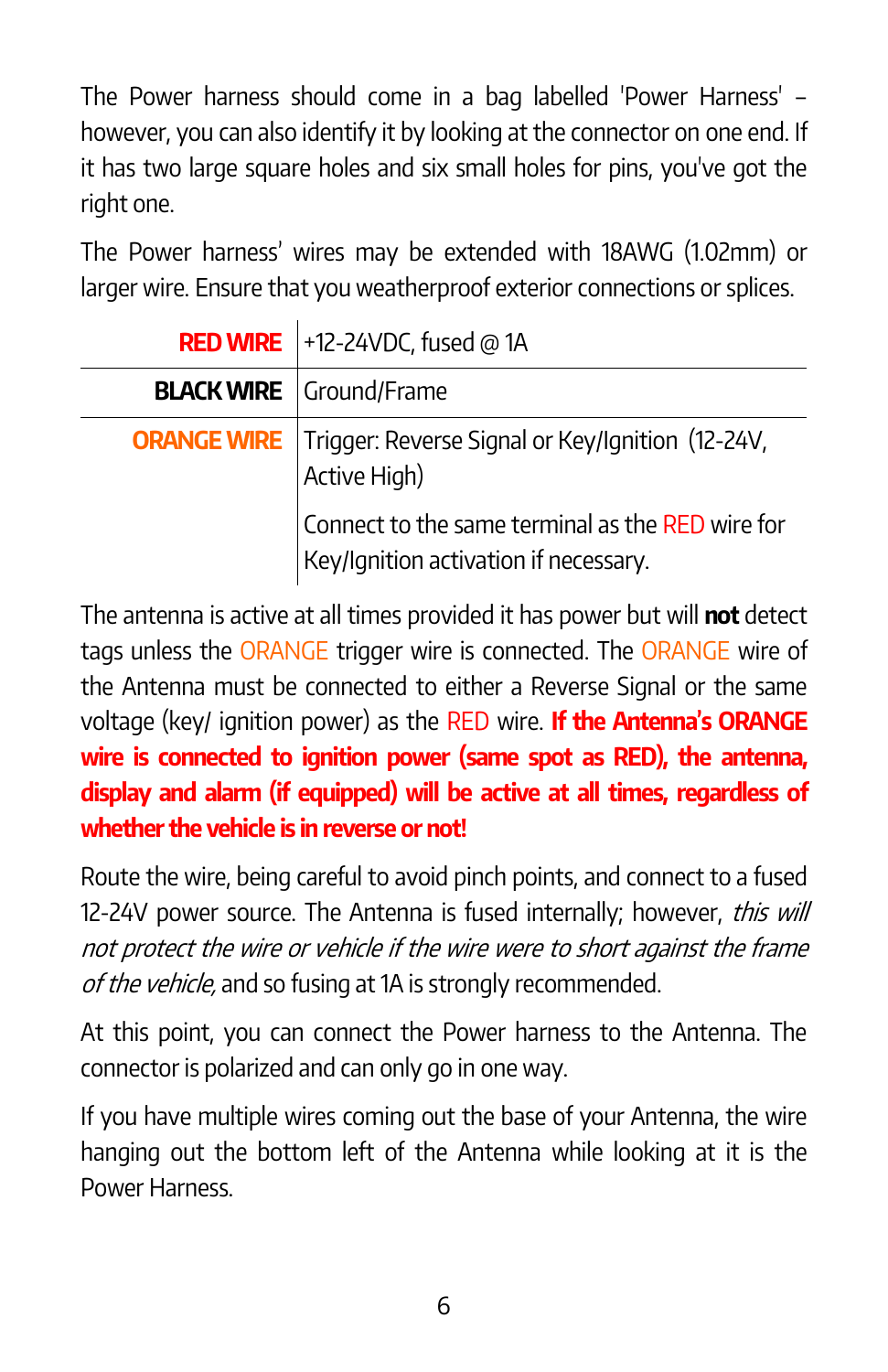## TESTING



### **Procedure**

Turn the vehicle on to ignition power (you don't need to start the engine unless it's required to put the vehicle in reverse).

If you have the ORANGE wire of the antenna connected to a Reverse Signal, you'll need to put the vehicle in reverse.

Stand approximately 30 feet (10 meters) away from the Antenna, and slowly walk towards the vehicle. When within 20 feet of the vehicle, the Display unit should alarm, and if you have the External Alarm equipped, it should sound as well.

You can adjust the volume of the Display unit by pressing the grey button on the front. The LEDs will light up one to four and back down to one. The more lights lit, the louder the volume.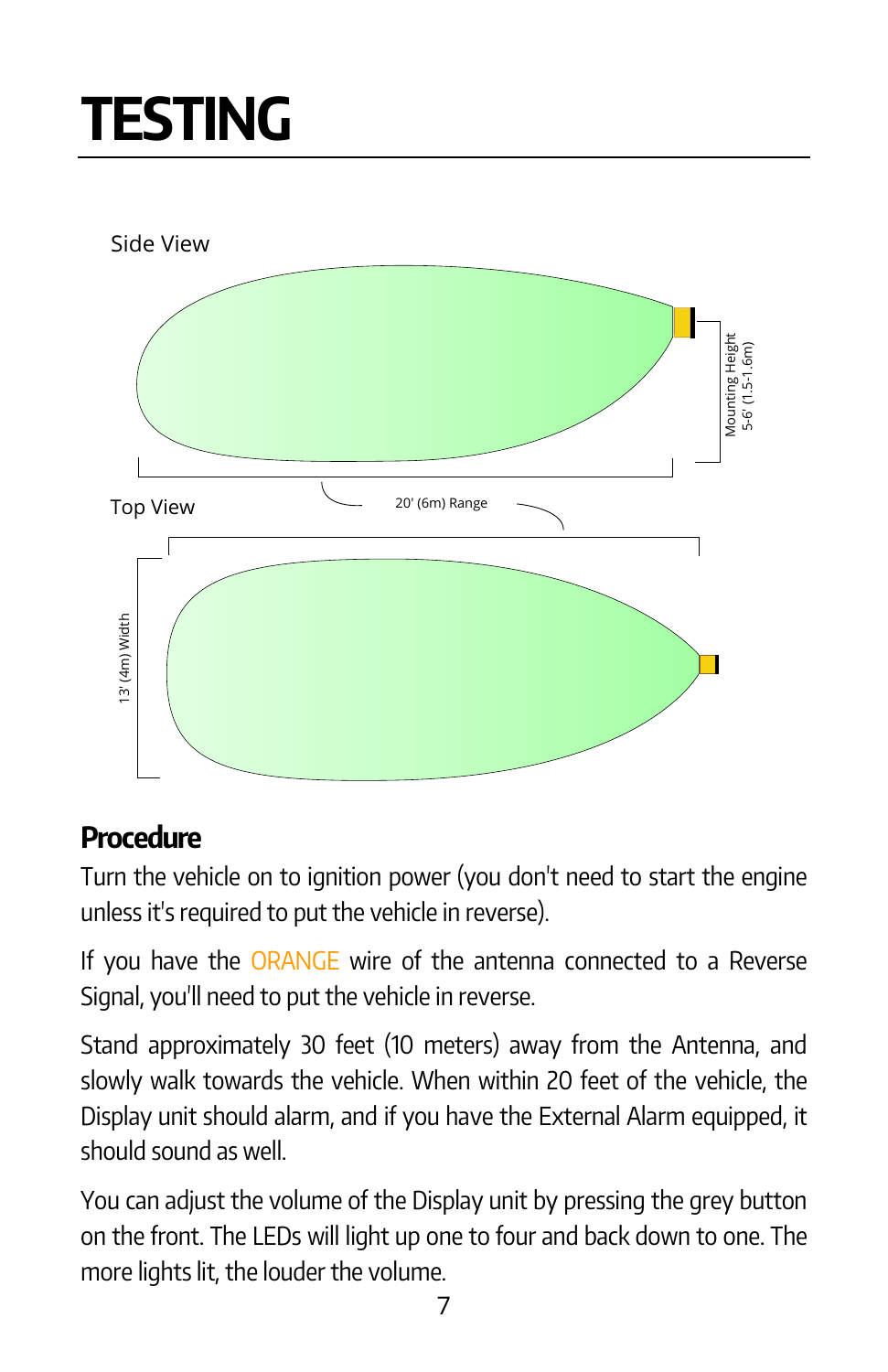When you step back outside the area, the alarm(s) will remain activated for an additional three seconds.

Test one more time. If you have to stand closer than 16.4 feet (5 meters) to the vehicle, it's possible that you need to adjust your aim either up or down.

Now standing far off to one side, repeat this process to discover the full extent of the detection region. The detection region is essentially a 'cone' that should be 25 feet (8 meters) long and 12 feet (4 meters) wide.

After verifying this region, turn off the vehicle.

## REGISTRATION

#### Congratulations!

You have successfully installed the SCAN~LINK Armour system.

The system is warranted for one year. If for whatever reason you need to return it to us, you'll need to have a registered warranty. It only takes a couple of minutes, and is done online.

Head over to http://www.scan-link.com, and under the 'Resources' menu, click 'Warranty Registration'. Use the following credentials:

| Usemame:   resources |                         |
|----------------------|-------------------------|
|                      | Password:   sc@nlink32! |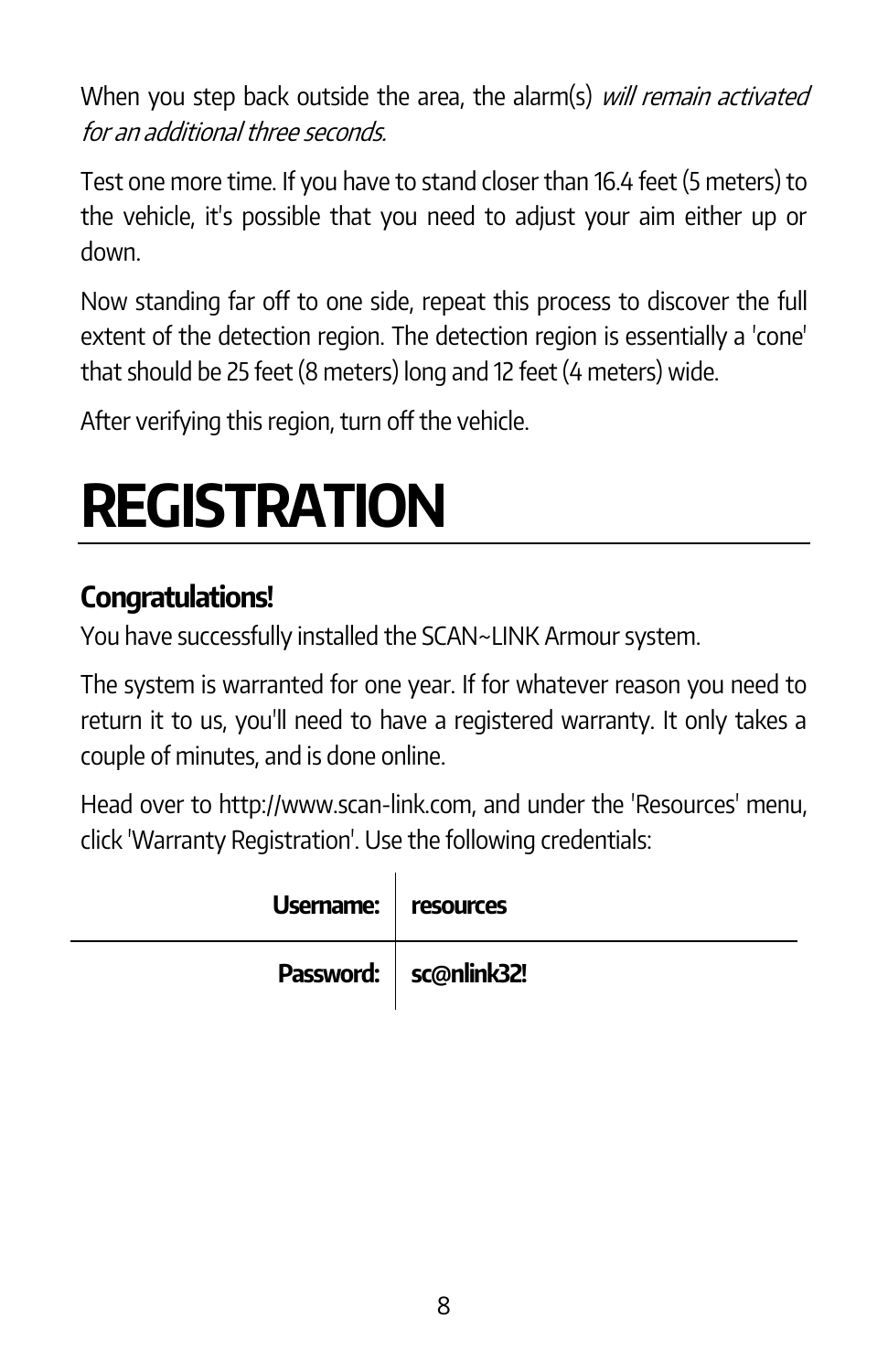# **SPECIFICATIONS**

### Antenna Module

| ltem                                         | Value                              | <b>Notes</b>                                                                                                                                                                                              |
|----------------------------------------------|------------------------------------|-----------------------------------------------------------------------------------------------------------------------------------------------------------------------------------------------------------|
| <b>Input Voltage</b>                         | 12V to 28V DC                      | Absolute 9V to 34V DC                                                                                                                                                                                     |
| <b>Input Current 12VDC</b>                   | 0.28A                              |                                                                                                                                                                                                           |
| <b>Input Current 24VDC</b>                   | 014A                               |                                                                                                                                                                                                           |
| <b>Power Consumption</b><br>$12$ VDC         | 3.5W                               |                                                                                                                                                                                                           |
| <b>Power Consumption</b><br>24VDC            | 3.5W                               |                                                                                                                                                                                                           |
| <b>Reverse Input</b>                         | Positive Active<br>$9-36V$ DC      | Reverse signal is detected if the input is<br>connected to a voltage between 9 and 34<br>volts<br>Disconnected signal or when connected to<br>ground will be interpreted as the vehicle not in<br>reverse |
| <b>Longitudinal Range</b>                    | 8 <sub>m</sub>                     | <b>Typical</b>                                                                                                                                                                                            |
| <b>Temperature Range</b>                     | -20 $\degree$ C to +50 $\degree$ C | Ambient. Cold temperature version available.                                                                                                                                                              |
| <b>RFID Sensor Radio</b><br><b>Frequency</b> | $9023 - 9277$ MHz                  | North American unlicensed band                                                                                                                                                                            |
| <b>Wireless Link</b><br><b>Frequency</b>     | $2405 - 2475$ GHz                  | North American unlicensed band                                                                                                                                                                            |
| <b>Industry Canada ID</b>                    | 9283A-SLAU270NB                    | Registered under SCAN-LINK Technologies<br>Inc                                                                                                                                                            |
| FCC ID                                       | YUU-SLAU270NB                      | Registered under SCAN-LINK Technologies<br>Inc.                                                                                                                                                           |
| <b>Ingress Protection</b>                    | Designed for IP-65                 | Do NOT immerse                                                                                                                                                                                            |
| <b>RoHS Compliant</b>                        | Yes                                |                                                                                                                                                                                                           |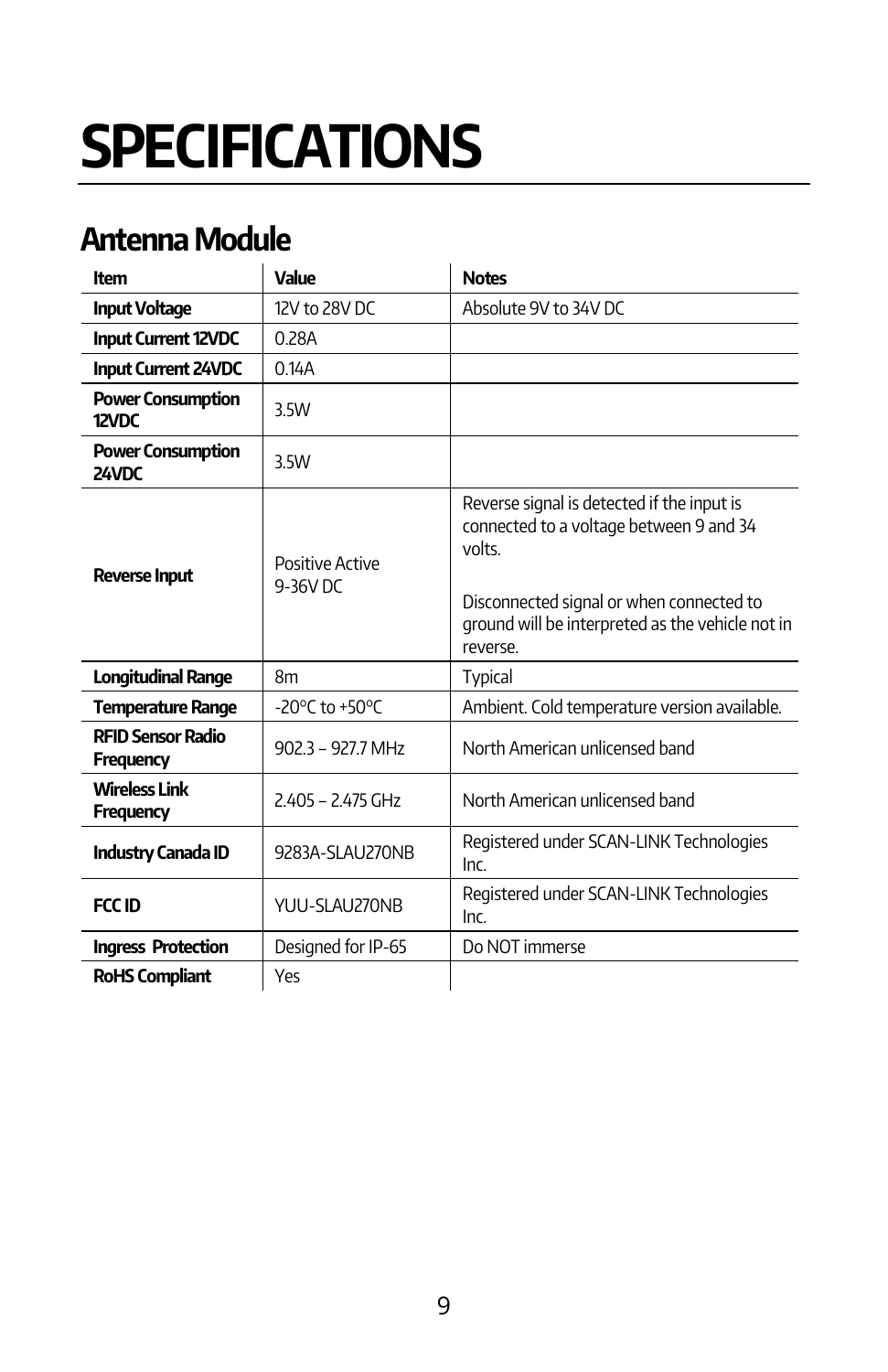### Operator Display Module

| ltem                              | Value                       | <b>Notes</b>                                                                                                                                                                                               |
|-----------------------------------|-----------------------------|------------------------------------------------------------------------------------------------------------------------------------------------------------------------------------------------------------|
| <b>Input Voltage</b>              | 12V to 28V DC               | Absolute 9V to 34V DC                                                                                                                                                                                      |
| <b>Input Current</b>              | 100 <sub>m</sub> A          | Max @ 9VDC in                                                                                                                                                                                              |
| <b>Power Consumption</b>          | 1W                          | Typical                                                                                                                                                                                                    |
| <b>Reverse Input</b>              | Positive Active<br>9-36V DC | Reverse signal is detected if the input is<br>connected to a voltage between 9 and 34<br>volts.<br>Disconnected signal or when connected to<br>ground will be interpreted as the vehicle not<br>in reverse |
| Wireless Link<br><b>Frequency</b> | 2.405 - 2.475 GHz           | North American unlicensed band                                                                                                                                                                             |
| <b>Industry Canada ID</b>         | 7084A-SM220                 | Registered under Synapse Wireless Inc.                                                                                                                                                                     |
| <b>FCC ID</b>                     | U90-SM220                   | Registered under Synapse Wireless Inc.                                                                                                                                                                     |
| Audible Warning<br>Intensity      | 99dB(A)<br>88dB(A)          | Max @ 20cm (8 inches) typical<br>Min @ 20cm (8 inches) typical                                                                                                                                             |
| <b>Ingress Protection</b>         | Indoor use only             |                                                                                                                                                                                                            |
| <b>RoHS Compliant</b>             | Yes                         |                                                                                                                                                                                                            |

For other specifications, please e-mail info@scan-link.com.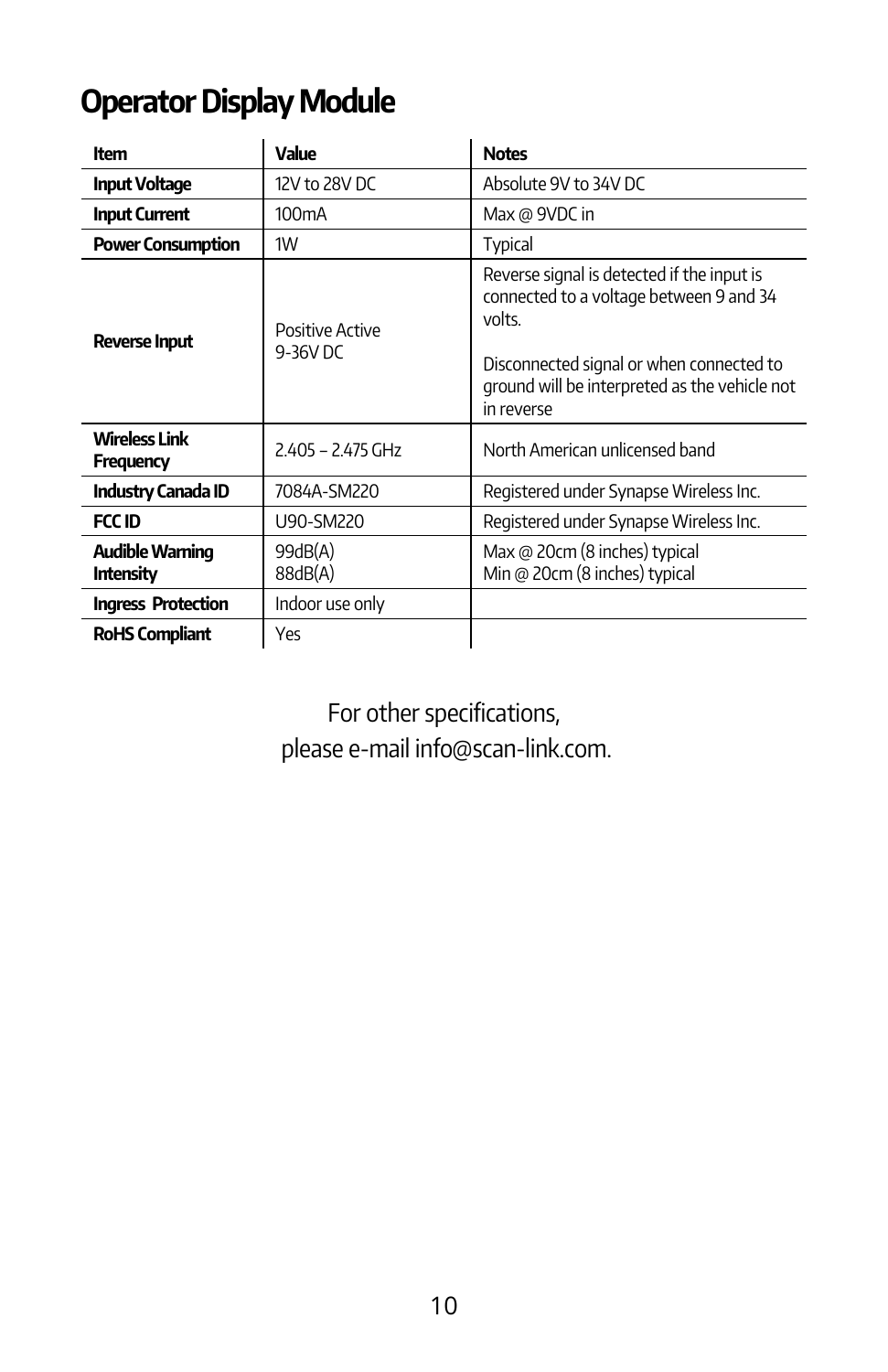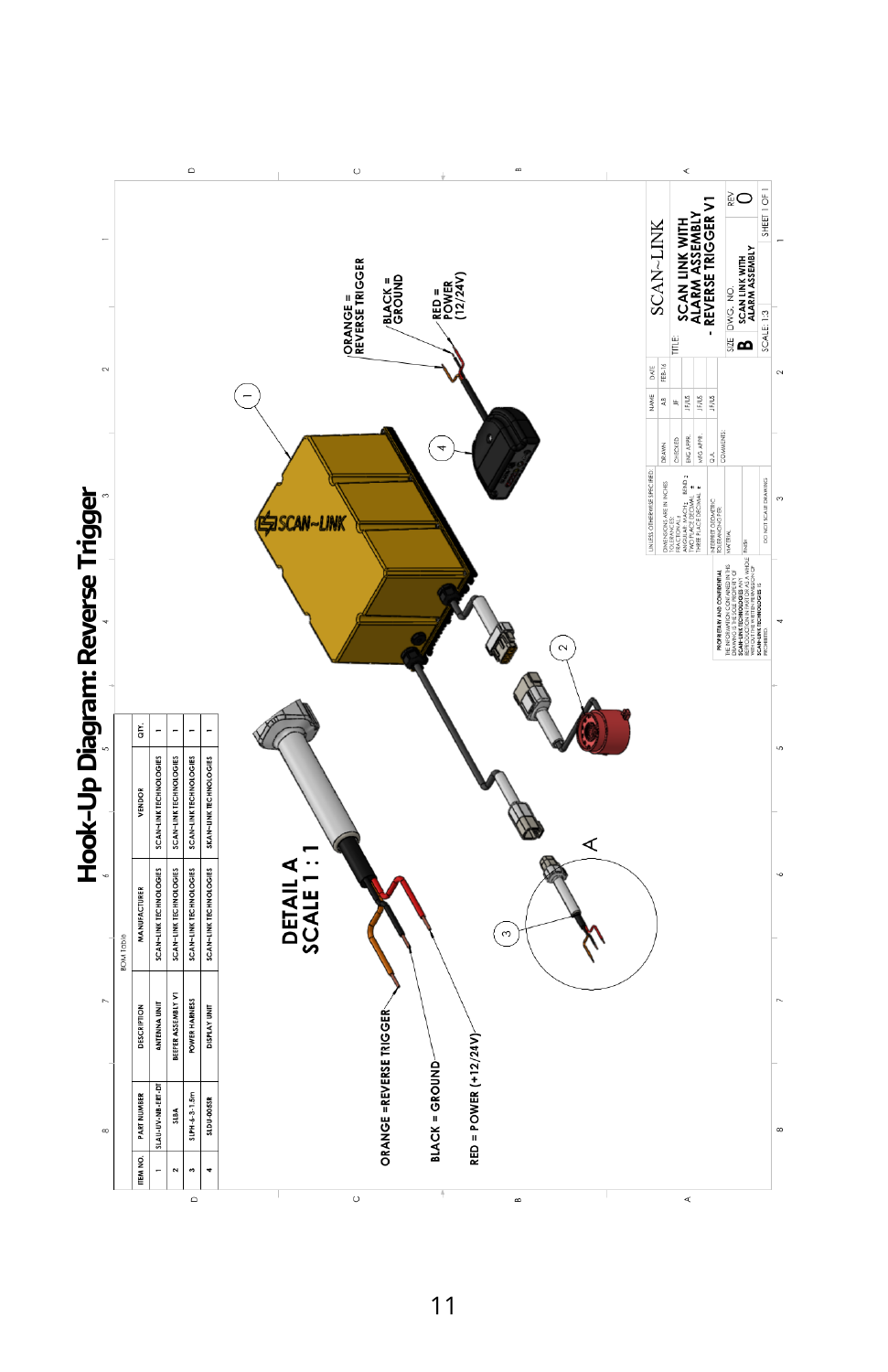

#### 12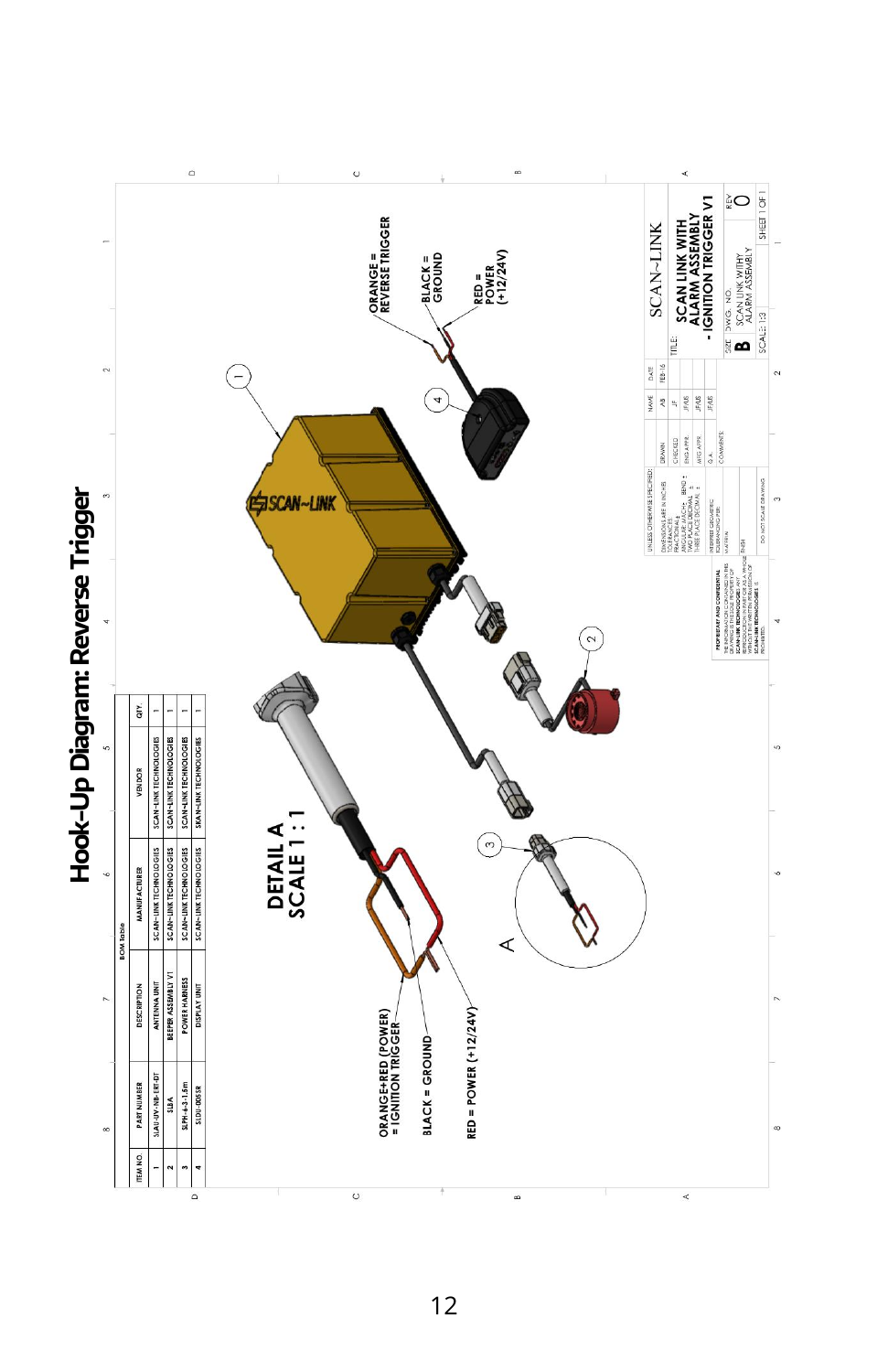# LIMITED WARRANTY

#### Manufacturer Limited Warranty and Limitation of Liability

#### Warranty Coverage

- 1. SCAN~LINK Technologies Inc. ("SCAN~LINK") warrants to the original end-user purchaser ("Purchaser") of this SCAN~LINK device ("Device") that the Device will be free from defects in materials and workmanship and will operate without mechanical failures under normal use, as defined in this Limited Warranty, for a period that commences on the date that the Device was delivered to the vendor who sold the Device ("Dealer") or delivered to the Purchaser, whichever date occurs first, and continues for twelve (12) months thereafter ("Warranty Period").
- 2. The warranty provided in this Limited Warranty is the only warranty SCAN~LINK provides for the Device. SCAN~LINK gives no other guarantee, warranty or condition, express, statutory, implied or collateral. No one else may give any guarantee, warranty, or condition on SCAN~LINK's behalf.
- 3. This Limited Warranty is not transferrable and is limited to the first Purchaser of the Device only.
- 4. If SCAN~LINK repairs or replaces the Device during the Warranty Period, the Warranty Period for the repaired or replaced Device will expire upon the expiration of the original Warranty Period. Moreover, the time taken for transit, repair and/or replacement whether under the Limited Warranty or otherwise shall not be excluded from the Warranty Period.
- 5. Warranty repairs must be carried out by SCAN~LINK or its authorized agents. This Limited Warranty will be void if repairs are attempted by any unauthorized party, including the Purchaser.
- 6. Warranty service or support provided by or on behalf of SCAN~LINK under this Limited Warranty is conditional on the Purchaser reporting any problem(s) with the Device to the Dealer within the Warranty Period.
- 7. The Dealer and SCAN~LINK working in conjunction will initially attempt to troubleshoot the Purchaser's concerns onsite with the Purchaser.
- 8. If SCAN~LINK determines that the Device qualifies for mail-in service, SCAN~LINK will issue a Return Merchandise Authorization ("RMA") authorizing shipping of the Device to SCAN~LINK.
- 9. Any Device shipped to SCAN~LINK is to be mailed in accordance with SCAN~LINK's instructions. SCAN~LINK bears no responsibility for any Device not shipped in accordance with its instructions.
- 10. After receiving the Device, if SCAN~LINK determines that the Device is defective and covered under this Limited Warranty, SCAN~LINK may at its absolute and sole discretion:
	- i. Repair the defective portion of the Device without charge to the Purchaser with new or reconditioned parts;
	- ii. Replace the defective Device without charge to the Purchaser with a comparable new or refurbished device; or
	- iii. Refund to the Purchaser the purchase price paid for the Device.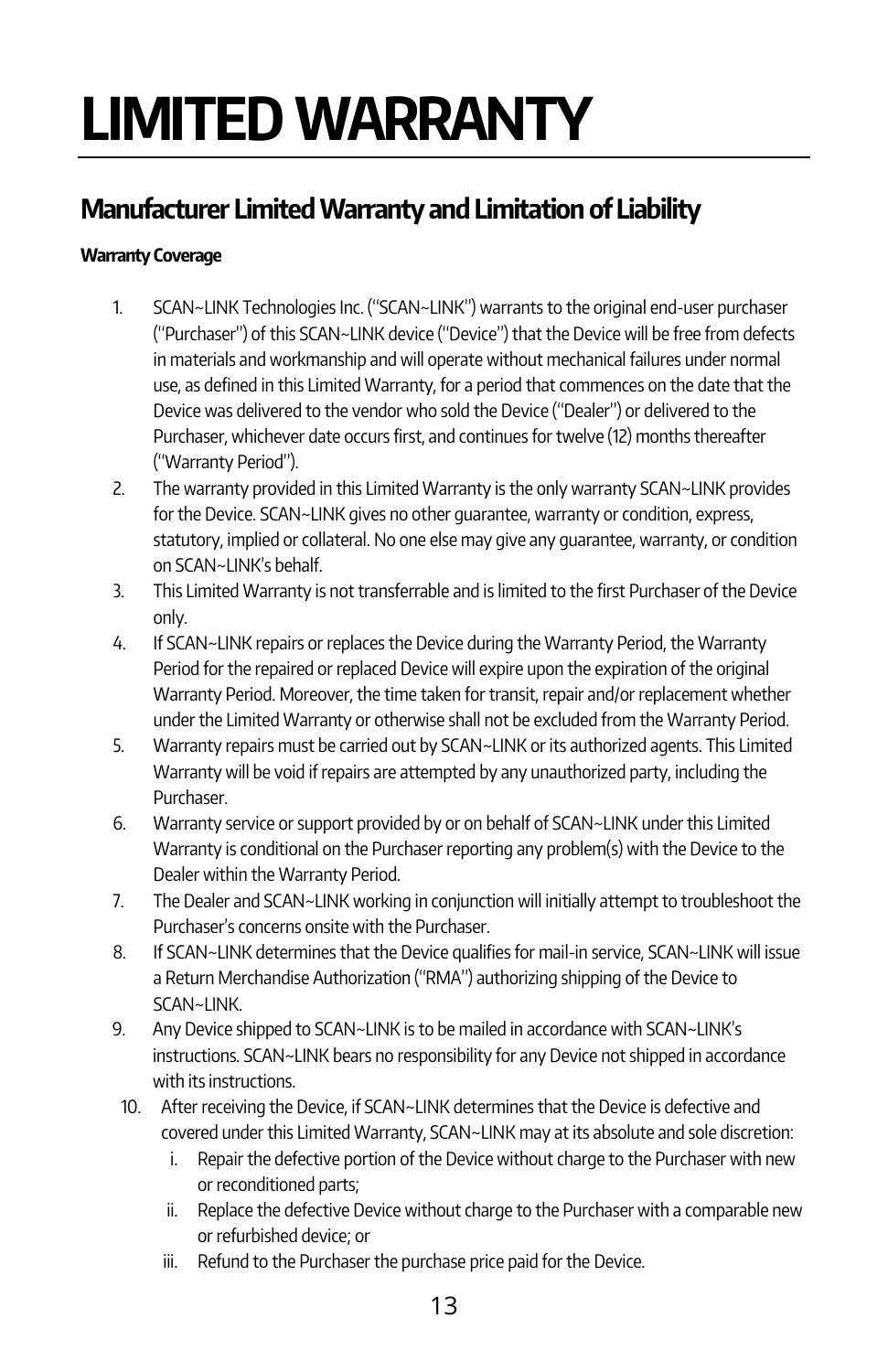- 11. If SCAN~LINK determines that the Device is not covered by this Limited Warranty or that the Limited Warranty has been rendered void, SCAN~LINK will charge a fee for its efforts to diagnose and service any problems with the Device, reflecting its time, the cost of parts, and return shipping fees.
- 12. Service options, parts availability and response times may vary.
- 13. If SCAN~LINK provides a replacement Device, the returned Device becomes the property of SCAN~LINK and the replacement Device becomes the property of the Purchaser.

#### Warranty Exclusions and Limitations

- 14. As determined solely by SCAN~LINK, the Limited Warranty does not apply in situations where damage, malfunction, or defect to the Device is caused by or results from:
	- i. misuse, alteration, modification, proximity or exposure to heat, accident, act of God, abuse, neglect or misapplication;
	- ii. use of the Device in conjunction with accessories, products, services, software, applications, or ancillary or peripheral equipment not expressly approved or provided by SCAN~LINK specifically for use with the Device;
	- iii. improper installation or operation not consistent with the Maintenance Procedures set out in the Manufacturer's Installation and Operating Instructions; or
	- iv. failure to maintain the Device in accordance with the Maintenance Procedures set out in the Manufacturer's Installation and Operating Instructions.

#### Limitation of Liability

- 15. Except to the extent that SCAN~LINK is expressly prohibited by law from limiting or excluding remedies in relation to the Device, this Limited Warranty sets out the Purchaser's exclusive remedies for the Device and any other warranties, conditions, representations, or guarantees of any kind, either express or implied, including but not limited to implied warranties of merchantability, satisfactory quality and/or fitness for a particular purpose are hereby disclaimed and shall not apply or have any affect.
- 16. SCAN~LINK is not responsible for any indirect, incidental, special or consequential damages (including without limitation damages for loss of profits, business interruption, or other pecuniary loss) arising out of the use or inability to use the Device. These exclusions apply even if SCAN~LINK has been advised of the possibility of these damages and even if any remedy fails of its essential purpose. This limitation is intended to apply and does apply without regard to whether such damages are claimed, asserted or brought in an action or claim in tort, contract, on the warranty, or under any other legal theory. The liability of SCAN~LINK and anyone acting on behalf or with SCAN~LINK for loss or damage arising under this Limited Warranty shall not exceed in aggregate the price paid by the Purchaser for the Device or the cost of replacing the Device, whichever is greater.

#### Governing Law

17. This Limited Warranty is governed by the laws of Ontario and the laws of Canada applicable therein.